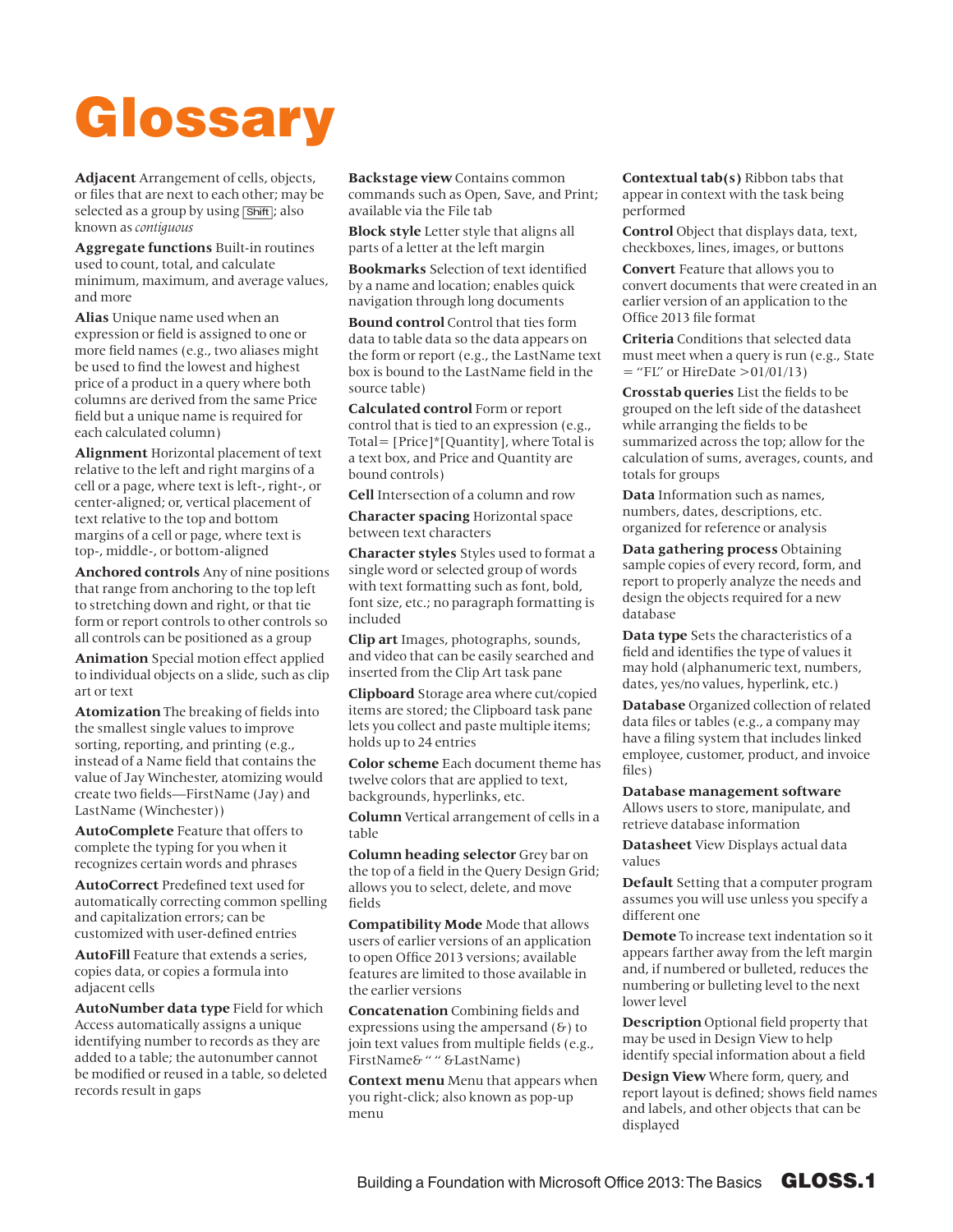**Detail section** Main section of a form or report that contains the text boxes that display data from underlying database tables; detail content varies from record to record

**Detail selector button** White square in the left corner of the detail bar; click it to activate the Detail section

**Dialog box launcher** Small icon that appears in the lower-right corner of some Ribbon groups; click to open a dialog box or task pane related to the group

**Document theme** Preset design consisting of color scheme, text formatting, and placeholder positions

**Drag and drop** Method for copying and moving text/objects; most useful when copying/moving a short distance or between two files displayed side by side

**Embedded object** Object from a source file that is inserted in a destination file; changes to an embedded object have no effect on the original object

**Entity Relationship Diagram (ERD)** Used to model and display relationships between entities, specifically the relationship between tables and fields, as established by key fields

**Field** Named piece of information about each person, place, or thing; in an Access table, each field is displayed in a column

**File format** Technique for storing information in a file; applications normally have a special file format they use by default

**File (tab)** Ribbon tab that expands to a menu containing commands to open, save, and print files

**Filter** Result of selecting a subset of records in a table, hiding records whose data does not match the specified criteria

**Filter by Form** Selects records based on values or conditions (criteria) typed into form fields

**Filter by Selection** Selects records based on value contained in the active table field

**Find and Replace** Feature that finds a specified word, phrase, or format and, optionally, replaces it with another word, phrase, or format

**Find Duplicates Query Wizard** Locates records containing duplicate field values in a table or query

**Find Unmatched Query Wizard**  Locates records in one table that have no related records in another table

**Flat file** Table that includes all data for a database in a single file, resulting in larger files sizes and an increased likelihood of inconsistent data

**Footers** Text located within the bottom margin of a file that repeats on all applicable pages (such as within a section, in Word)

**Foreign key** Field in a secondary table that links to the primary key field in the main table, which contains the detailed information for a particular item

**Form** Database screen used to enter, edit, and view data for an individual record in a layout that is more convenient and attractive than a table datasheet layout

**Form footer** Bottom section of a form that appears on the last page of a page form; seldom used

**Form header** Top section of a form that contains constant information, such as a title, logo, decorative line, or color scheme

**Form selector button** Black square in the upper-left corner of a form; click it to select the entire form

**Form View** Provides a user-friendly way to add, edit, and delete table records; does not allow modification of the form's design layout

**Format Painter** Tool used to copy formats from one block of text, data, or graphic and apply them to another block of text, data, or graphic

**Formatting marks** Special characters such as spaces, tabs, and paragraph symbols made visible when the Show/ Hide button is turned on; also referred to as nonprinting characters

**Formula Bar** Area above the worksheet in which you view, type, and edit cell entries

**Function** Predefined formula that performs calculations on table cells

**Group By** Function that allows you to calculate the running total, minimum, maximum, average, etc. for each group

**Headers** Text located within the top margin of a file that repeats on all applicable pages (such as within a section, in Word)

**Hyperlinks** Block of text or a graphic that jumps you to another location in a file, to another file, or to a web page when clicked

**Indents** Offset text from the left or right margin

**Join line** Connects one key field to another key field in a relationship diagram **Justify** Text alignment where character spacing is automatically adjusted differently for each line in the paragraph so the left and right side of the paragraph form straight lines

**Key field** Field containing a unique ID that will not be the same for any two database records; e.g., social security number and student ID

**Label** Part of a control that contains a caption identifying the data displayed in a text box or checkbox; e.g., the caption *Last Name* is a good label for the *LastName* field

**Layout View** Combines the editing ability of Design View with the layout look of Form/Report View so you can better visualize and modify the form's appearance; does not allow you to add, change, or delete records

**Line break** Forced new line within a paragraph that keeps the new line as part of the paragraph

**Line spacing** Vertical space between lines of text

**Linked object** Object created in a source file and inserted in a destination file; the object retains a link to the source file; the destination file can be updated when the source file is modified

**Live Preview** When you point at formatting commands on the Ribbon, it displays how the format would appear on selected text and objects without actually applying the format

**Manual page break** Forced page break created by pressing [Ctrl]+[Enter] or choosing Insert→Pages→Page Break

**Many-to-many relationship**

Relationship where two tables each have matching records in the other table but do not share key fields, so they use a third junction table to tie other tables and complete the relationship; e.g., one vendor provides many different products, and one product is available from many vendors

**Marquee** Animated dashed line that surrounds selected cells during an operation, such as a cut or copy

**Merge** To combine the contents of two or more table cells to create a single table cell

**Microsoft Graph** Program integrated into many Office applications that allows for the creation of charts when Excel is not installed

**Mini toolbar** Toolbar containing common formatting commands that appears when text is selected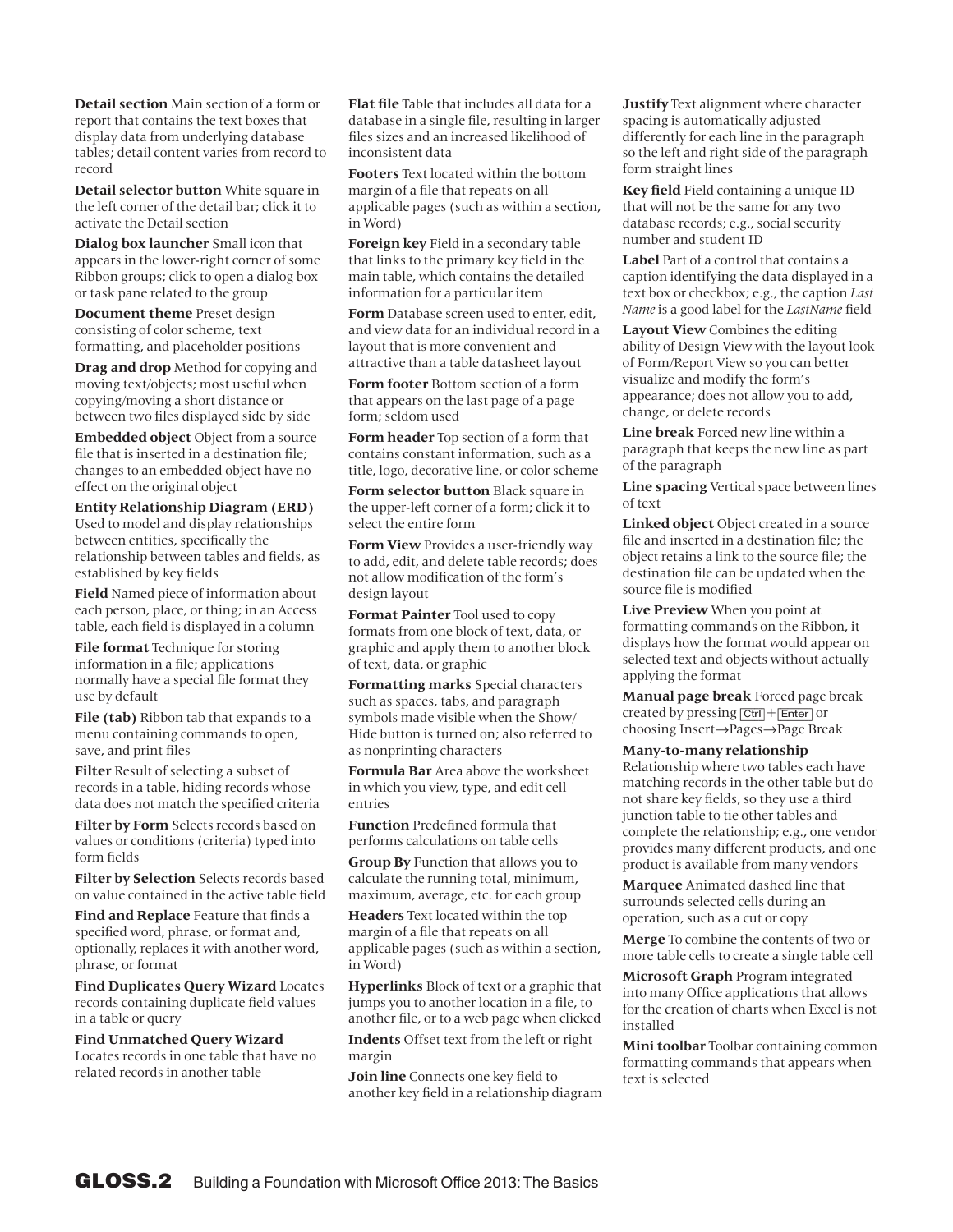**Modified block** Letter style that aligns the date and signature lines at the center of the page and all other lines at the left margin; the first line of paragraphs may be indented

**Navigation Pane** In Access, the Objects Panel that lists existing database objects (specifically, tables, queries, forms, and reports)

**Navigation task pane** The panel on the left side of the Word window to help navigate to places in a document using headings, pages, or search tools

**Nonadjacent** Arrangement of cells, objects, or files not next to each other; may be selected as a group using **Ctrl**; also known as *noncontiguous*

**Nonbreaking spaces** Spaces inserted between two or more words to keep those words together on the same line

**Normalization** Organizing tables and fields into their smallest distinct parts and then linking the data through key field relationships; eliminates data duplication, decreases data entry errors and inconsistencies, and reduces file size

**Object** Database structure used to store or reference data

**One-to-many relationship** Most common relationship, where each record in Table A can have multiple matching records in Table B, but a record in Table B can have only one matching record in Table A

**One-to-one relationship** Least frequently used relationship, where the related fields are primary keys, and each record in Table A can have only one matching record in Table B, while each record in Table B can have only one matching record in Table A

**Operators** Arithmetic symbols used to perform mathematical operations or compare values, specifically add  $(+)$ , subtract  $(-)$ , divide  $($ / $)$ , multiply  $(*$  $)$ , exponential ( $\hat{\ }$ ) and parenthesis ()

**Order of calculations** Standard order for performing mathematical operations, where expressions in parenthesis are performed first, followed by exponents, followed by multiplication or division, followed by addition or subtraction, and then in a left-to-right order

**Orientation** Direction in which the page is turned for viewing and printing, either Portrait (short edge on top) or Landscape (long edge on top)

**Outline panel** Located on the left side of the screen; displays the text content of each slide

**Paragraph** In Word, a paragraph is created anytime you tap [Enter]; can consist of several lines, a single line, or a blank line

**Paragraph styles** Styles used to format a paragraph or selected group of paragraphs; may include character formatting

**PDF (Portable Document Format)**  Document format in which the file looks the same on all types of computers

**Primary key** Unique ID that cannot be the same for any two records (e.g., a student ID)

**Primary sort field** First field sorted; a LastName field is typically the primary sort field

**Print Preview** Feature that allow you to see how a file will look when printed

**Promote text** To reduce text indentation so it appears closer to the left margin and, if numbered or bulleted, elevates the text to the next higher number or bullet level

**Property** Field attributes that control features such as format, field size, font size, weight and color; available properties depend on the data type

**Property Sheet** Panel on the right side of a design window used to set values for controls, such as font size, color, alignment, etc. depending on the type of control

**Queries** Object used to select, search, sort, and extract table data based on criteria and conditions; displays results in a row and column format

**Query design grid** Enables you to place desired fields onto columns and provides rows to sort the data or set specific search criteria

**Quick Access toolbar** Graphical User Interface (GUI) that contains buttons for frequently used commands; can be customized according to your preference

**Range** Multiple cells in adjacent rows, columns, or both rows and columns

**Record** Collection of details (fields) about an individual person, place, or thing, such as an employee record or a product record

**Record source** Field property that connects text boxes in a form, subform, or report to a field in an underlying table or query

**Relationships** Connect data in one table to data stored in other tables through the use of key fields

**Relational database** Contains two or more linked tables related by unique and identifying key fields (e.g., a ProductID that allows product information to be stored only once in the Products table, yet is available to all linked tables, queries, forms, and reports)

**Reports** Database pages that present processed and summarized data from tables and queries as meaningful information in an easy-to-read format; designed to be printed

**Reserved words** Terms with special meanings; cannot be used as field names

**Resume Reading B**ookmarking feature that remembers where you were last working in a document; the next time you open the document, clicking the bookmark jumps you to that location

**Return feature** Item on a Query Design tab that enables you to set the number of records to be displayed (returned) in the query results

**Ribbon** Band at the top of an application window that contains commands that help you perform tasks; organized in tabs that relate to a particular type of activity and groups that contain related commands

**Rows** Horizontal groups of cells in a table

**Scaling** Enlarging or reducing an object's overall size to a percentage of its original size

**Sections** In PowerPoint, the grouping of slides treated as a single object, making it easy to change the order of large blocks of slides; in Access, the major parts of the form, such as the Form Header, Form Footer, Detail, Page Header, and Page Footer; section bars separate form sections

**Secondary sort field** Second field sorted when multiple records contain the same data in the primary sort field; FirstName is often a secondary sort field

**Select query** Database inquiry that selects only the requested records

**Select (highlight) text** To drag over the desired text with the mouse pointer or other techniques; used in preparation for tasks such as formatting and copying

**Short** Text data type Default data type of a field; can contain up to alphanumeric 255 characters